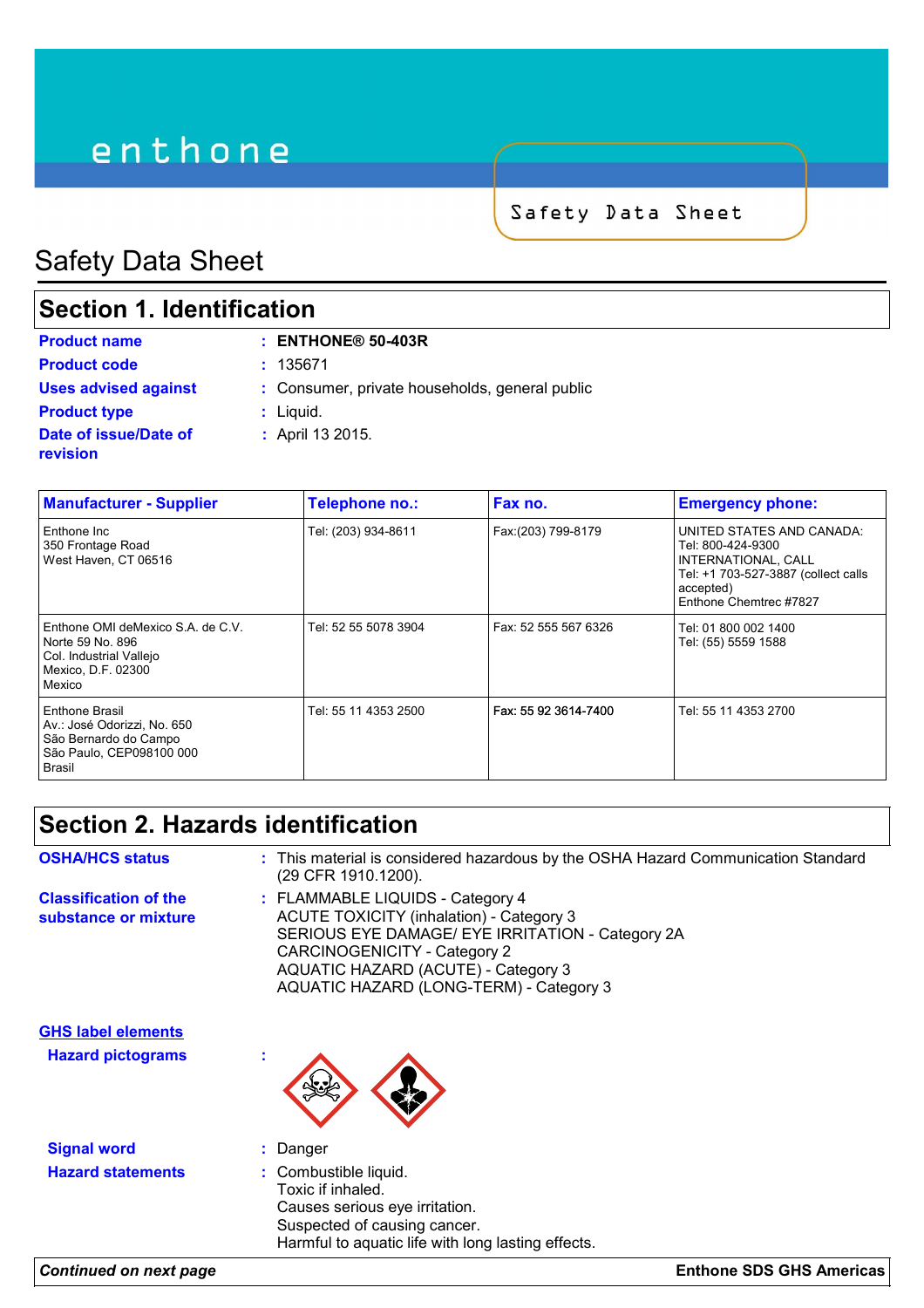### **Section 2. Hazards identification**

#### **Precautionary statements**

| <b>Prevention</b>                          | : Obtain special instructions before use. Do not handle until all safety precautions have<br>been read and understood. Wear protective gloves. Wear eye or face protection.<br>Keep away from flames and hot surfaces. - No smoking. Use only outdoors or in a well-<br>ventilated area. Avoid release to the environment. Avoid breathing vapor. Wash hands<br>thoroughly after handling. |
|--------------------------------------------|--------------------------------------------------------------------------------------------------------------------------------------------------------------------------------------------------------------------------------------------------------------------------------------------------------------------------------------------------------------------------------------------|
| <b>Response</b>                            | : IF exposed or concerned: Get medical attention. IF INHALED: Remove victim to fresh<br>air and keep at rest in a position comfortable for breathing. Call a POISON CENTER or<br>physician. IF IN EYES: Rinse cautiously with water for several minutes. Remove<br>contact lenses, if present and easy to do. Continue rinsing. If eye irritation persists: Get<br>medical attention.      |
| <b>Storage</b>                             | : Store locked up. Store in a well-ventilated place. Keep cool.                                                                                                                                                                                                                                                                                                                            |
| <b>Disposal</b>                            | : Dispose of contents and container in accordance with all local, regional, national and<br>international regulations.                                                                                                                                                                                                                                                                     |
| <b>Hazards not otherwise</b><br>classified | : None known.                                                                                                                                                                                                                                                                                                                                                                              |

### **Section 3. Composition/information on ingredients**

**Substance/mixture :** Mixture

| <b>Ingredient name</b>    | $\frac{9}{6}$ | <b>CAS number</b> |
|---------------------------|---------------|-------------------|
| Inorganic filler          | $10 - 20$     |                   |
| <b>Glycol Ether</b>       | $10 - 20$     |                   |
| barium sulfate            | $10-20$       | 7727-43-7         |
| <b>Glycol Ether</b>       | $1 - 10$      |                   |
| <b>Ethyl acetate</b>      | $1 - 10$      |                   |
| petroleum solvent naphtha | $1 - 10$      |                   |

Any concentration shown as a range is to protect confidentiality or is due to batch variation.

**There are no additional ingredients present which, within the current knowledge of the supplier and in the concentrations applicable, are classified as hazardous to health or the environment and hence require reporting in this section.**

**Occupational exposure limits, if available, are listed in Section 8.**

### **Section 4. First aid measures**

| <b>Description of necessary first aid measures</b> |                                                                                                                                                                                                                                                                                                                                                                                                                                                                                                                                                                                                                                                                                                                                                                                                                                                                                                                |
|----------------------------------------------------|----------------------------------------------------------------------------------------------------------------------------------------------------------------------------------------------------------------------------------------------------------------------------------------------------------------------------------------------------------------------------------------------------------------------------------------------------------------------------------------------------------------------------------------------------------------------------------------------------------------------------------------------------------------------------------------------------------------------------------------------------------------------------------------------------------------------------------------------------------------------------------------------------------------|
| <b>Eye contact</b>                                 | : Check for and remove any contact lenses. Immediately flush eyes with running water<br>for at least 30 minutes, keeping eyelids open. Get medical attention.                                                                                                                                                                                                                                                                                                                                                                                                                                                                                                                                                                                                                                                                                                                                                  |
| <b>Inhalation</b>                                  | : Remove victim to fresh air and keep at rest in a position comfortable for breathing. If it<br>is suspected that mists are still present, the rescuer should wear an appropriate mask<br>or self-contained breathing apparatus. If not breathing, if breathing is irregular or if<br>respiratory arrest occurs, provide artificial respiration or oxygen by trained personnel. It<br>may be dangerous to the person providing aid to give mouth-to-mouth resuscitation.<br>Get medical attention. If necessary, call a poison center or physician. If unconscious,<br>place in recovery position and get medical attention immediately. Maintain an open<br>airway. Loosen tight clothing such as a collar, tie, belt or waistband. In case of<br>inhalation of decomposition products in a fire, symptoms may be delayed. The exposed<br>person may need to be kept under medical surveillance for 48 hours. |
| <b>Skin contact</b>                                | : Flush contaminated skin with plenty of water. Remove contaminated clothing and<br>shoes. Continue to rinse for at least 15 minutes. Get medical attention. Wash clothing<br>before reuse. Clean shoes thoroughly before reuse.                                                                                                                                                                                                                                                                                                                                                                                                                                                                                                                                                                                                                                                                               |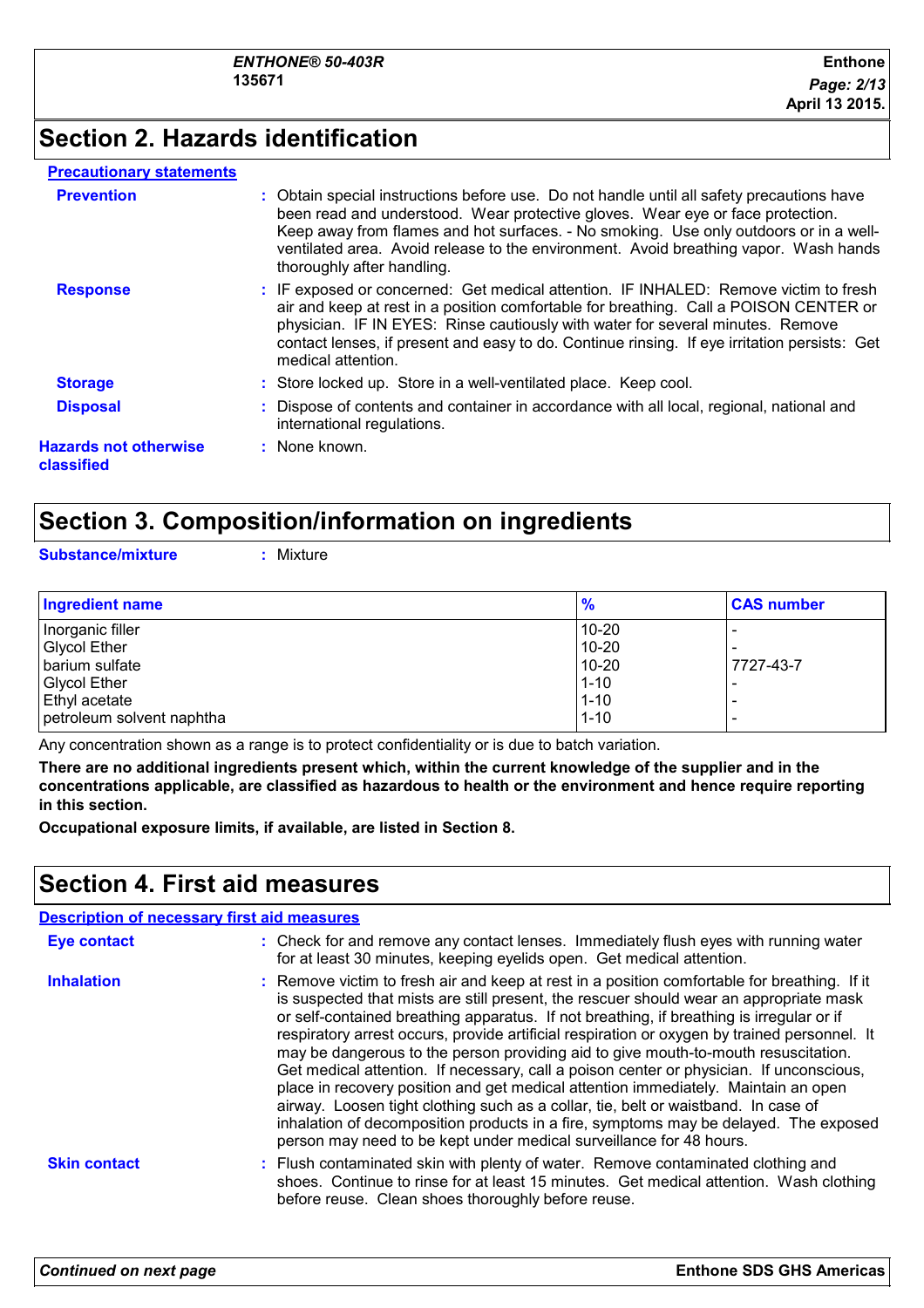### **Section 4. First aid measures**

#### **Ingestion :**

Wash out mouth with water. Remove dentures if any. Remove victim to fresh air and keep at rest in a position comfortable for breathing. If material has been swallowed and the exposed person is conscious, give small quantities of water to drink. Stop if the exposed person feels sick as vomiting may be dangerous. Do not induce vomiting unless directed to do so by medical personnel. If vomiting occurs, the head should be kept low so that vomit does not enter the lungs. Get medical attention. Never give anything by mouth to an unconscious person. If unconscious, place in recovery position and get medical attention immediately. Maintain an open airway. Loosen tight clothing such as a collar, tie, belt or waistband.

| Most important symptoms/effects, acute and delayed |                                                                                                                                                                                                                                                                                                                         |
|----------------------------------------------------|-------------------------------------------------------------------------------------------------------------------------------------------------------------------------------------------------------------------------------------------------------------------------------------------------------------------------|
| <b>Potential acute health effects</b>              |                                                                                                                                                                                                                                                                                                                         |
| <b>Eye contact</b>                                 | : Causes serious eye irritation.                                                                                                                                                                                                                                                                                        |
| <b>Inhalation</b>                                  | $:$ Toxic if inhaled.                                                                                                                                                                                                                                                                                                   |
| <b>Skin contact</b>                                | : No known significant effects or critical hazards.                                                                                                                                                                                                                                                                     |
| <b>Ingestion</b>                                   | : No known significant effects or critical hazards.                                                                                                                                                                                                                                                                     |
| <b>Over-exposure signs/symptoms</b>                |                                                                                                                                                                                                                                                                                                                         |
| <b>Eye contact</b>                                 | : Adverse symptoms may include the following:<br>pain or irritation<br>watering<br>redness                                                                                                                                                                                                                              |
| <b>Inhalation</b>                                  | : No specific data.                                                                                                                                                                                                                                                                                                     |
| <b>Skin contact</b>                                | : No specific data.                                                                                                                                                                                                                                                                                                     |
| <b>Ingestion</b>                                   | : No specific data.                                                                                                                                                                                                                                                                                                     |
|                                                    | Indication of immediate medical attention and special treatment needed, if necessary                                                                                                                                                                                                                                    |
| <b>Notes to physician</b>                          | : In case of inhalation of decomposition products in a fire, symptoms may be delayed.<br>The exposed person may need to be kept under medical surveillance for 48 hours.                                                                                                                                                |
| <b>Specific treatments</b>                         | : No specific treatment.                                                                                                                                                                                                                                                                                                |
| <b>Protection of first-aiders</b>                  | : No action shall be taken involving any personal risk or without suitable training. If it is<br>suspected that mists are still present, the rescuer should wear an appropriate mask or<br>self-contained breathing apparatus. It may be dangerous to the person providing aid to<br>give mouth-to-mouth resuscitation. |
| See toxicological information (Section 11)         |                                                                                                                                                                                                                                                                                                                         |

**See toxicological information (Section 11)**

### **Section 5. Fire-fighting measures**

| <b>Extinguishing media</b>                           |                                                                                                                                                                                                                                                                                                                                                                                                                           |
|------------------------------------------------------|---------------------------------------------------------------------------------------------------------------------------------------------------------------------------------------------------------------------------------------------------------------------------------------------------------------------------------------------------------------------------------------------------------------------------|
| <b>Suitable extinguishing</b><br>media               | : Use dry chemical, CO2, water spray (fog) or foam.                                                                                                                                                                                                                                                                                                                                                                       |
| <b>Unsuitable extinguishing</b><br>media             | : Do not use water jet.                                                                                                                                                                                                                                                                                                                                                                                                   |
| <b>Specific hazards arising</b><br>from the chemical | : Combustible liquid. In a fire or if heated, a pressure increase will occur and the<br>container may burst, with the risk of a subsequent explosion. Runoff to sewer may<br>create fire or explosion hazard. This material is harmful to aquatic life with long lasting<br>effects. Fire water contaminated with this material must be contained and prevented<br>from being discharged to any waterway, sewer or drain. |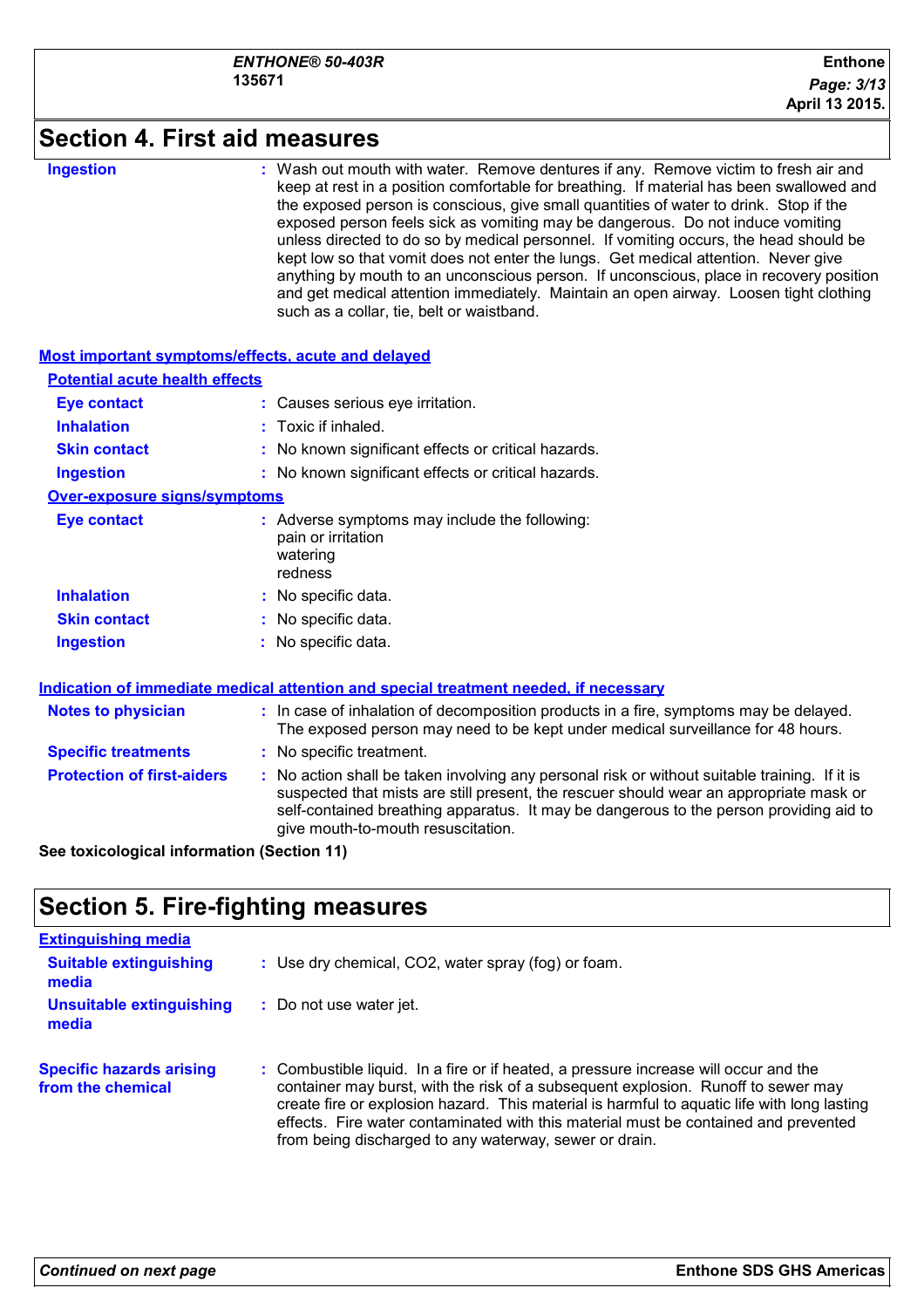### **Section 5. Fire-fighting measures**

| <b>Hazardous thermal</b><br>decomposition products       | Decomposition products may include the following materials:<br>carbon dioxide<br>carbon monoxide<br>nitrogen oxides<br>sulfur oxides<br>halogenated compounds<br>metal oxide/oxides                                                                                                                                           |
|----------------------------------------------------------|-------------------------------------------------------------------------------------------------------------------------------------------------------------------------------------------------------------------------------------------------------------------------------------------------------------------------------|
| <b>Special protective actions</b><br>for fire-fighters   | : Promptly isolate the scene by removing all persons from the vicinity of the incident if<br>there is a fire. No action shall be taken involving any personal risk or without suitable<br>training. Move containers from fire area if this can be done without risk. Use water<br>spray to keep fire-exposed containers cool. |
| <b>Special protective</b><br>equipment for fire-fighters | : Fire-fighters should wear appropriate protective equipment and self-contained breathing<br>apparatus (SCBA) with a full face-piece operated in positive pressure mode.                                                                                                                                                      |

### **Section 6. Accidental release measures**

#### **Personal precautions, protective equipment and emergency procedures**

| For non-emergency<br>personnel                               | : No action shall be taken involving any personal risk or without suitable training.<br>Evacuate surrounding areas. Keep unnecessary and unprotected personnel from<br>entering. Do not touch or walk through spilled material. Shut off all ignition sources.<br>No flares, smoking or flames in hazard area. Do not breathe vapor or mist. Provide<br>adequate ventilation. Wear appropriate respirator when ventilation is inadequate. Put<br>on appropriate personal protective equipment. |
|--------------------------------------------------------------|------------------------------------------------------------------------------------------------------------------------------------------------------------------------------------------------------------------------------------------------------------------------------------------------------------------------------------------------------------------------------------------------------------------------------------------------------------------------------------------------|
| For emergency responders                                     | : If specialised clothing is required to deal with the spillage, take note of any information<br>in Section 8 on suitable and unsuitable materials. See also the information in "For non-<br>emergency personnel".                                                                                                                                                                                                                                                                             |
| <b>Environmental precautions</b>                             | : Avoid dispersal of spilled material and runoff and contact with soil, waterways, drains<br>and sewers. Inform the relevant authorities if the product has caused environmental<br>pollution (sewers, waterways, soil or air). Water polluting material. May be harmful to<br>the environment if released in large quantities.                                                                                                                                                                |
| <b>Methods and materials for containment and cleaning up</b> |                                                                                                                                                                                                                                                                                                                                                                                                                                                                                                |
| <b>Small spill</b>                                           | : Stop leak if without risk. Move containers from spill area. Use spark-proof tools and<br>explosion-proof equipment. Dilute with water and mop up if water-soluble. Alternatively,<br>or if water-insoluble, absorb with an inert dry material and place in an appropriate waste<br>disposal container. Dispose of via a licensed waste disposal contractor.                                                                                                                                  |
| <b>Large spill</b>                                           | : Stop leak if without risk. Move containers from spill area. Use spark-proof tools and                                                                                                                                                                                                                                                                                                                                                                                                        |

explosion-proof equipment. Approach release from upwind. Prevent entry into sewers, water courses, basements or confined areas. Wash spillages into an effluent treatment plant or proceed as follows. Contain and collect spillage with non-combustible, absorbent material e.g. sand, earth, vermiculite or diatomaceous earth and place in container for disposal according to local regulations (see Section 13). Dispose of via a licensed waste disposal contractor. Contaminated absorbent material may pose the same hazard as the spilled product. Note: see Section 1 for emergency contact information and Section 13 for waste disposal.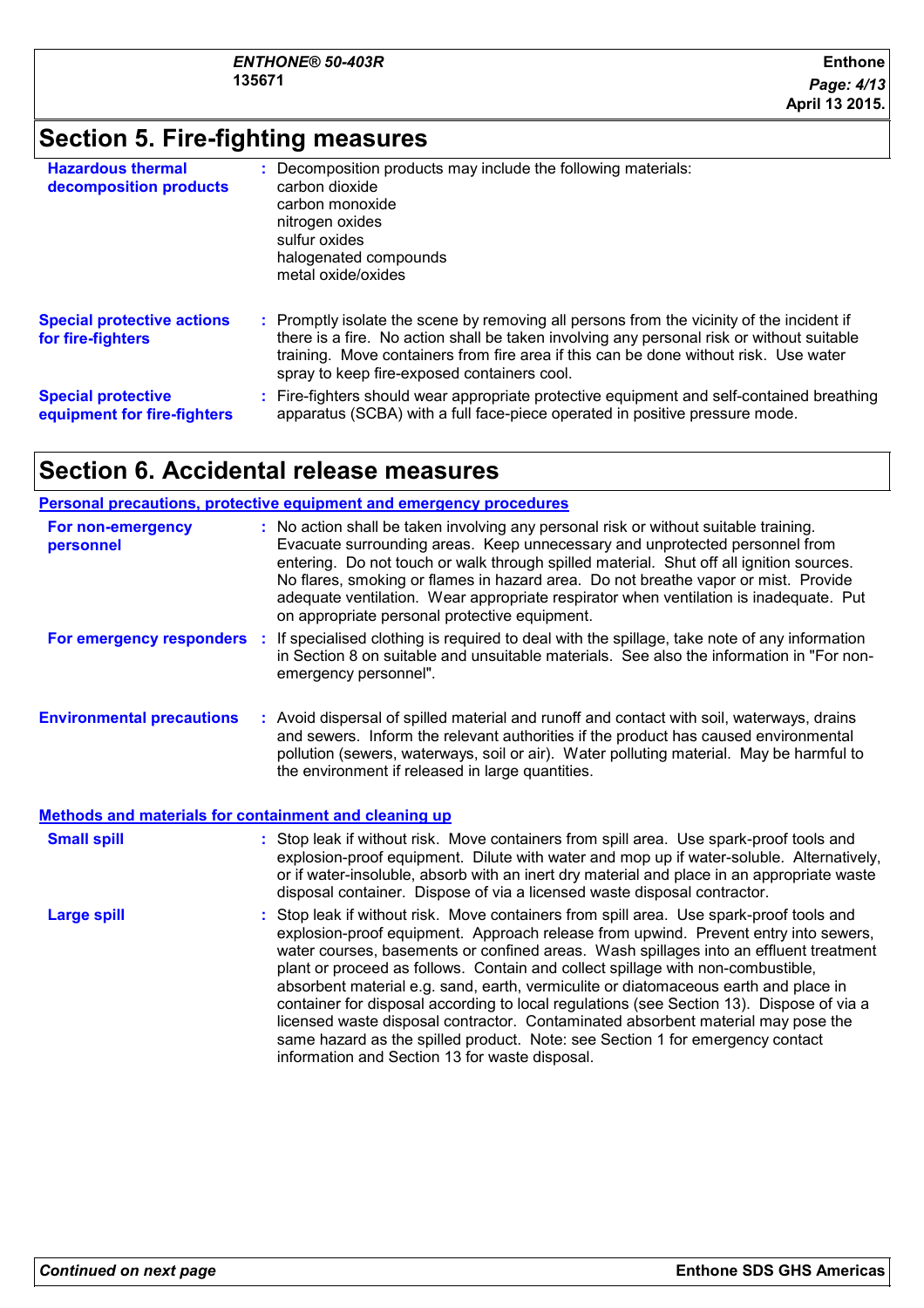### **Section 7. Handling and storage**

### **Precautions for safe handling**

| <b>Protective measures</b>                                                       | : Put on appropriate personal protective equipment (see Section 8). Avoid exposure -<br>obtain special instructions before use. Do not handle until all safety precautions have<br>been read and understood. Do not get in eyes or on skin or clothing. Do not breathe<br>vapor or mist. Do not ingest. Avoid release to the environment. Use only with<br>adequate ventilation. Wear appropriate respirator when ventilation is inadequate. Do<br>not enter storage areas and confined spaces unless adequately ventilated. Keep in the<br>original container or an approved alternative made from a compatible material, kept<br>tightly closed when not in use. Store and use away from heat, sparks, open flame or<br>any other ignition source. Use explosion-proof electrical (ventilating, lighting and<br>material handling) equipment. Use only non-sparking tools. Empty containers retain<br>product residue and can be hazardous. Do not reuse container. |
|----------------------------------------------------------------------------------|-----------------------------------------------------------------------------------------------------------------------------------------------------------------------------------------------------------------------------------------------------------------------------------------------------------------------------------------------------------------------------------------------------------------------------------------------------------------------------------------------------------------------------------------------------------------------------------------------------------------------------------------------------------------------------------------------------------------------------------------------------------------------------------------------------------------------------------------------------------------------------------------------------------------------------------------------------------------------|
| <b>Advice on general</b><br>occupational hygiene                                 | : Eating, drinking and smoking should be prohibited in areas where this material is<br>handled, stored and processed. Workers should wash hands and face before eating,<br>drinking and smoking. Remove contaminated clothing and protective equipment before<br>entering eating areas. See also Section 8 for additional information on hygiene<br>measures.                                                                                                                                                                                                                                                                                                                                                                                                                                                                                                                                                                                                         |
| <b>Conditions for safe storage,</b><br>including any<br><b>incompatibilities</b> | Store in accordance with local regulations. Store in a segregated and approved area.<br>Store in original container protected from direct sunlight in a dry, cool and well-ventilated<br>area, away from incompatible materials (see Section 10) and food and drink. Store<br>locked up. Eliminate all ignition sources. Separate from oxidizing materials. Keep<br>container tightly closed and sealed until ready for use. Containers that have been<br>opened must be carefully resealed and kept upright to prevent leakage. Do not store in<br>unlabeled containers. Use appropriate containment to avoid environmental<br>contamination.                                                                                                                                                                                                                                                                                                                        |

### **Section 8. Exposure controls/personal protection**

#### **Control parameters**

#### **Occupational exposure limits**

| <b>Ingredient name</b> | <b>Exposure limits</b>                                                                              |
|------------------------|-----------------------------------------------------------------------------------------------------|
| Inorganic filler       | OSHA PEL (United States, 2/2013).                                                                   |
|                        | TWA: 15 mg/m <sup>3</sup> 8 hours. Form: Total dust                                                 |
|                        | ACGIH TLV (United States, 4/2014). Notes: Substance identified                                      |
|                        | by other sources as a suspected or confirmed human carcinogen.                                      |
|                        | 1996 Adoption Substances for which the TLV is higher than the                                       |
|                        | OSHA Permissible Exposure Limit (PEL) and/or the NIOSH                                              |
|                        | Recommended Exposure Limit (REL). See CFR 58(124) :                                                 |
|                        | 36338-33351, June 30, 1993, for revised OSHA PEL. Refers to                                         |
|                        | Appendix A -- Carcinogens.                                                                          |
|                        | TWA: 10 mg/m <sup>3</sup> 8 hours.                                                                  |
| barium sulfate         | ACGIH TLV (United States, 4/2014). Notes: The value is for total                                    |
|                        | dust containing no asbestos and < 1% crystalline silica.                                            |
|                        | TWA: 5 mg/m <sup>3</sup> 8 hours. Form: Inhalable fraction                                          |
|                        | ACGIH TLV (United States, 2001).                                                                    |
|                        | TWA: 10 mg/m <sup>3</sup> 8 hours.                                                                  |
|                        | NIOSH REL (United States, 10/2013).<br>TWA: 5 mg/m <sup>3</sup> 10 hours. Form: Respirable fraction |
|                        | TWA: 10 mg/m <sup>3</sup> 10 hours. Form: Total                                                     |
|                        | OSHA PEL (United States, 2/2013).                                                                   |
|                        | TWA: 5 mg/m <sup>3</sup> 8 hours. Form: Respirable fraction                                         |
|                        | TWA: 15 mg/m <sup>3</sup> 8 hours. Form: Total dust                                                 |
| <b>Glycol Ether</b>    | ACGIH TLV (United States, 4/2014). Absorbed through skin.                                           |
|                        | STEL: 909 mg/m <sup>3</sup> 15 minutes.                                                             |
|                        | STEL: 150 ppm 15 minutes.                                                                           |
|                        | TWA: 606 mg/m <sup>3</sup> 8 hours.                                                                 |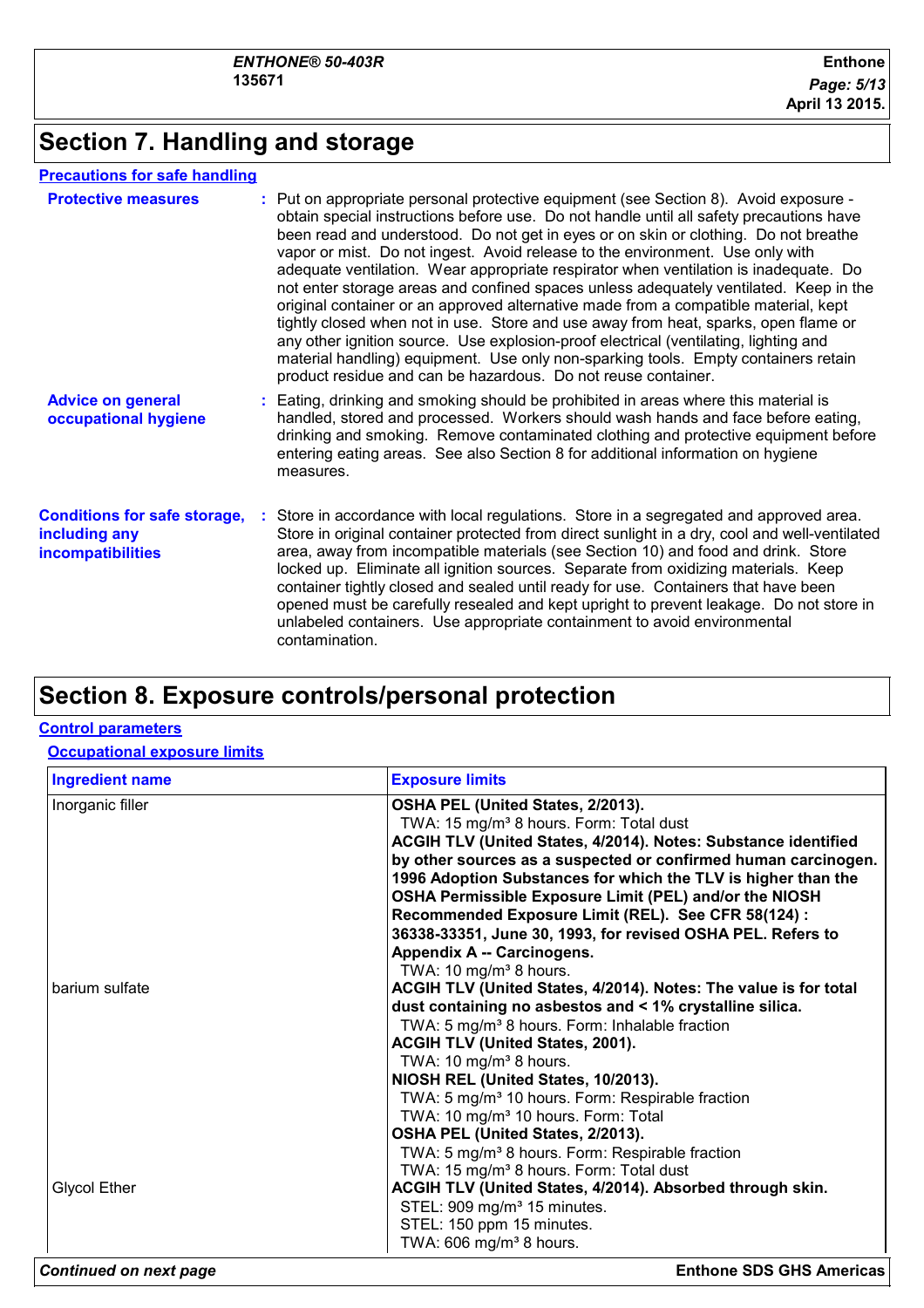## **Section 8. Exposure controls/personal protection**

|                                                   | TWA: 100 ppm 8 hours.                                                                                                                                                                                                                                                                                                                                                                                                                                                                                                                                                                                                  |  |  |
|---------------------------------------------------|------------------------------------------------------------------------------------------------------------------------------------------------------------------------------------------------------------------------------------------------------------------------------------------------------------------------------------------------------------------------------------------------------------------------------------------------------------------------------------------------------------------------------------------------------------------------------------------------------------------------|--|--|
|                                                   | NIOSH REL (United States, 10/2013). Absorbed through skin.                                                                                                                                                                                                                                                                                                                                                                                                                                                                                                                                                             |  |  |
|                                                   | STEL: 900 mg/m <sup>3</sup> 15 minutes.                                                                                                                                                                                                                                                                                                                                                                                                                                                                                                                                                                                |  |  |
|                                                   | STEL: 150 ppm 15 minutes.                                                                                                                                                                                                                                                                                                                                                                                                                                                                                                                                                                                              |  |  |
|                                                   | TWA: 600 mg/m <sup>3</sup> 10 hours.                                                                                                                                                                                                                                                                                                                                                                                                                                                                                                                                                                                   |  |  |
|                                                   | TWA: 100 ppm 10 hours.                                                                                                                                                                                                                                                                                                                                                                                                                                                                                                                                                                                                 |  |  |
|                                                   | OSHA PEL (United States, 2/2013). Absorbed through skin.                                                                                                                                                                                                                                                                                                                                                                                                                                                                                                                                                               |  |  |
|                                                   | TWA: 600 mg/m <sup>3</sup> 8 hours.                                                                                                                                                                                                                                                                                                                                                                                                                                                                                                                                                                                    |  |  |
|                                                   | TWA: 100 ppm 8 hours.                                                                                                                                                                                                                                                                                                                                                                                                                                                                                                                                                                                                  |  |  |
| Ethyl acetate                                     | AIHA WEEL (United States, 10/2011).                                                                                                                                                                                                                                                                                                                                                                                                                                                                                                                                                                                    |  |  |
|                                                   | TWA: 50 ppm 8 hours.                                                                                                                                                                                                                                                                                                                                                                                                                                                                                                                                                                                                   |  |  |
| petroleum solvent naphtha                         | Manufacturer (United States, 2/2006).                                                                                                                                                                                                                                                                                                                                                                                                                                                                                                                                                                                  |  |  |
|                                                   | TWA: 100 ppm 8 hours.                                                                                                                                                                                                                                                                                                                                                                                                                                                                                                                                                                                                  |  |  |
| <b>Appropriate engineering</b><br><b>controls</b> | : Use only with adequate ventilation. Use process enclosures, local exhaust ventilation or<br>other engineering controls to keep worker exposure to airborne contaminants below any<br>recommended or statutory limits. The engineering controls also need to keep gas,<br>vapor or dust concentrations below any lower explosive limits. Use explosion-proof<br>ventilation equipment.                                                                                                                                                                                                                                |  |  |
|                                                   |                                                                                                                                                                                                                                                                                                                                                                                                                                                                                                                                                                                                                        |  |  |
| <b>Environmental exposure</b><br><b>controls</b>  | : Emissions from ventilation or work process equipment should be checked to ensure<br>they comply with the requirements of environmental protection legislation. In some<br>cases, fume scrubbers, filters or engineering modifications to the process equipment<br>will be necessary to reduce emissions to acceptable levels.                                                                                                                                                                                                                                                                                        |  |  |
| <b>Individual protection measures</b>             |                                                                                                                                                                                                                                                                                                                                                                                                                                                                                                                                                                                                                        |  |  |
| <b>Hygiene measures</b>                           | : Wash hands, forearms and face thoroughly after handling chemical products, before<br>eating, smoking and using the lavatory and at the end of the working period.<br>Appropriate techniques should be used to remove potentially contaminated clothing.<br>Wash contaminated clothing before reusing. Ensure that eyewash stations and safety<br>showers are close to the workstation location.                                                                                                                                                                                                                      |  |  |
| <b>Eye/face protection</b>                        | : Safety eyewear complying with an approved standard should be used when a risk                                                                                                                                                                                                                                                                                                                                                                                                                                                                                                                                        |  |  |
|                                                   | assessment indicates this is necessary to avoid exposure to liquid splashes, mists,<br>gases or dusts. If contact is possible, the following protection should be worn, unless<br>the assessment indicates a higher degree of protection: chemical splash goggles.                                                                                                                                                                                                                                                                                                                                                     |  |  |
| <b>Skin protection</b>                            |                                                                                                                                                                                                                                                                                                                                                                                                                                                                                                                                                                                                                        |  |  |
| <b>Hand protection</b>                            | : Chemical-resistant, impervious gloves complying with an approved standard should be<br>worn at all times when handling chemical products if a risk assessment indicates this is<br>necessary. Considering the parameters specified by the glove manufacturer, check<br>during use that the gloves are still retaining their protective properties. It should be<br>noted that the time to breakthrough for any glove material may be different for different<br>glove manufacturers. In the case of mixtures, consisting of several substances, the<br>protection time of the gloves cannot be accurately estimated. |  |  |
| <b>Body protection</b>                            | : Personal protective equipment for the body should be selected based on the task being<br>performed and the risks involved and should be approved by a specialist before<br>handling this product.                                                                                                                                                                                                                                                                                                                                                                                                                    |  |  |
| <b>Other skin protection</b>                      | : Appropriate footwear and any additional skin protection measures should be selected<br>based on the task being performed and the risks involved and should be approved by a<br>specialist before handling this product.                                                                                                                                                                                                                                                                                                                                                                                              |  |  |
| <b>Respiratory protection</b>                     | : Use a properly fitted, air-purifying or air-fed respirator complying with an approved<br>standard if a risk assessment indicates this is necessary. Respirator selection must be<br>based on known or anticipated exposure levels, the hazards of the product and the safe<br>working limits of the selected respirator.                                                                                                                                                                                                                                                                                             |  |  |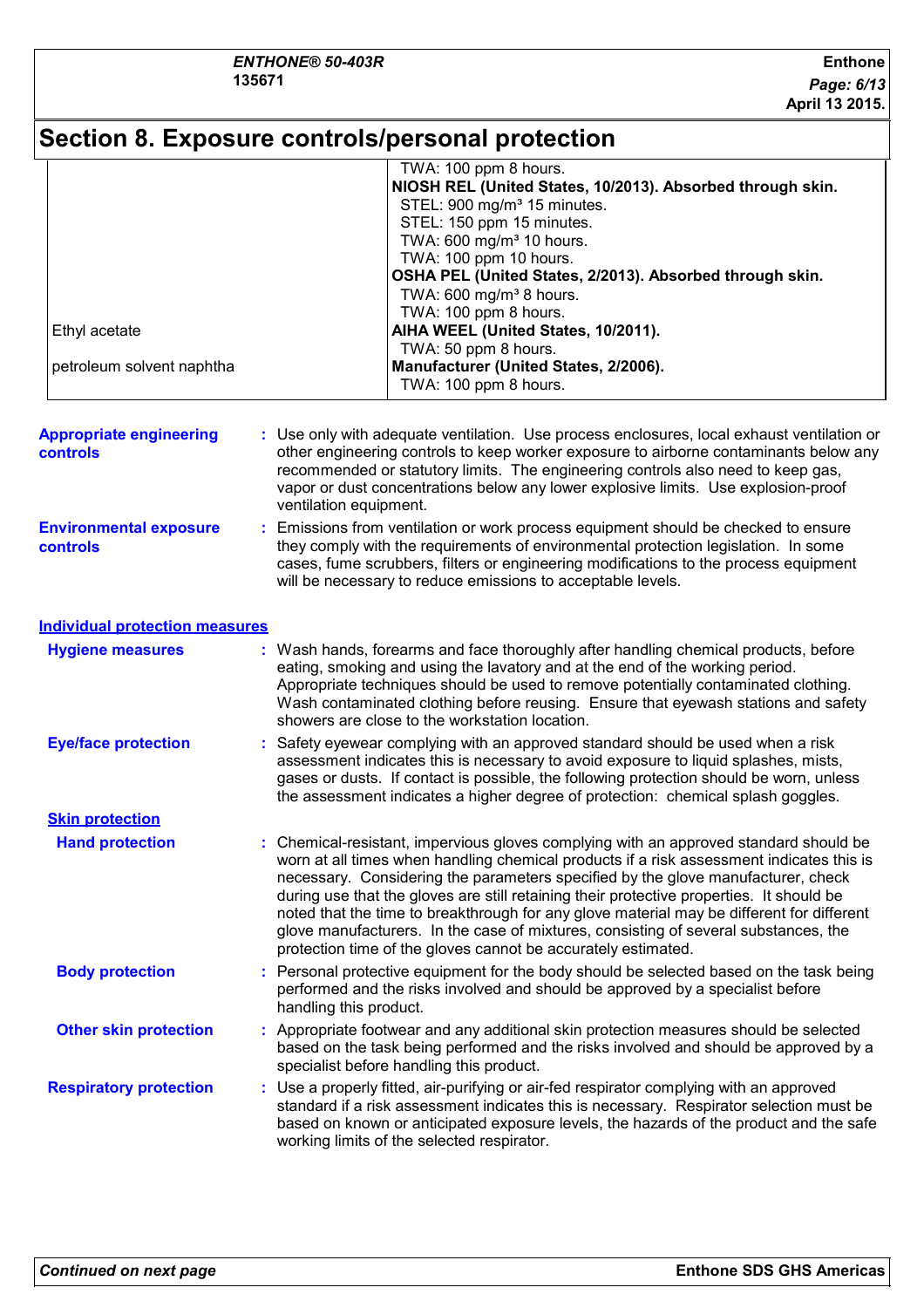### **Section 9. Physical and chemical properties**

#### **Appearance**

| <b>Physical state</b>                                  | : Liquid. [Viscous liquid.]                         |
|--------------------------------------------------------|-----------------------------------------------------|
| <b>Color</b>                                           | : Blue. [Light]                                     |
| Odor                                                   | : Mild.                                             |
| <b>Odor threshold</b>                                  | : Not available.                                    |
| рH                                                     | $:$ Not available.                                  |
| <b>Melting point</b>                                   | $:$ Not available.                                  |
| <b>Boiling point</b>                                   | : 160 to 187.78°C (320 to 370°F)                    |
| <b>Flash point</b>                                     | : Closed cup: $65.55^{\circ}$ C (150°F) [Setaflash] |
| <b>Evaporation rate</b>                                | $:$ Not available.                                  |
| <b>Flammability (solid, gas)</b>                       | $:$ Not available.                                  |
| <b>Lower and upper explosive</b><br>(flammable) limits | $:$ Not available.                                  |
| <b>Vapor pressure</b>                                  | $:$ Not available.                                  |
| <b>Vapor density</b>                                   | : Not available.                                    |
| <b>Relative density</b>                                | : 1.31                                              |
| <b>Solubility</b>                                      | $:$ Not available.                                  |
| <b>VOC</b>                                             | : $439.4$ g/l                                       |
| <b>Partition coefficient: n-</b><br>octanol/water      | : Not available.                                    |
| <b>Auto-ignition temperature</b>                       | $:$ Not available.                                  |
| <b>Decomposition temperature</b>                       | $:$ Not available.                                  |
| <b>Viscosity</b>                                       | : Not available.                                    |

### **Section 10. Stability and reactivity**

| <b>Reactivity</b>                                        |    | : No specific test data related to reactivity available for this product or its ingredients.                                                                                 |
|----------------------------------------------------------|----|------------------------------------------------------------------------------------------------------------------------------------------------------------------------------|
| <b>Chemical stability</b>                                |    | : The product is stable.                                                                                                                                                     |
| <b>Possibility of hazardous</b><br>reactions             |    | : Under normal conditions of storage and use, hazardous reactions will not occur.                                                                                            |
| <b>Conditions to avoid</b>                               |    | : Avoid all possible sources of ignition (spark or flame). Do not pressurize, cut, weld,<br>braze, solder, drill, grind or expose containers to heat or sources of ignition. |
| <b>Incompatibility with various</b><br><b>substances</b> | ÷. | Reactive or incompatible with the following materials: oxidizing materials and metals.                                                                                       |
| <b>Hazardous decomposition</b><br>products               |    | : Under normal conditions of storage and use, hazardous decomposition products should<br>not be produced.                                                                    |
| <b>Other Hazardous</b><br>decomposition products         |    | : carbon oxides $(CO, CO2)$                                                                                                                                                  |
| <b>Hazardous polymerization</b>                          |    | : Under normal conditions of storage and use, hazardous polymerization will not occur.                                                                                       |
|                                                          |    |                                                                                                                                                                              |

# **Section 11. Toxicological information**

| <b>Routes of entry</b> | : Dermal contact. Eye contact. Inhalation. Ingestion. |  |  |
|------------------------|-------------------------------------------------------|--|--|
| <b>Acute toxicity</b>  |                                                       |  |  |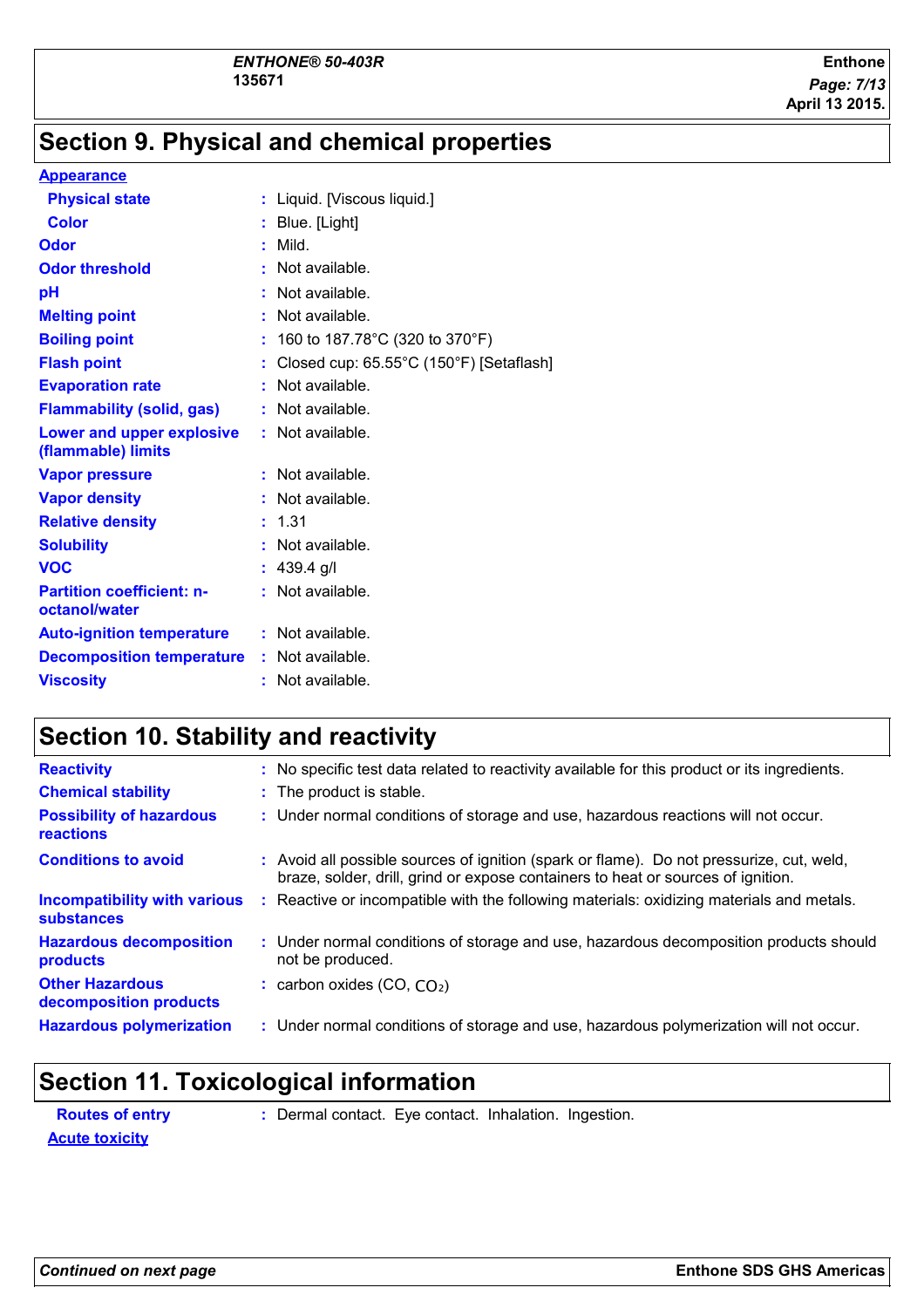#### **Enthone** *Page: 8/13* **April 13 2015.**

## **Section 11. Toxicological information**

| <b>Product/ingredient name</b> | <b>Result</b>                                            | <b>Species</b>       | <b>Dose</b>                                           | <b>Exposure</b> |
|--------------------------------|----------------------------------------------------------|----------------------|-------------------------------------------------------|-----------------|
| <b>Glycol Ether</b>            | LD50 Dermal<br>ILD50 Oral                                | Rabbit<br>Rat        | 15000 mg/kg<br>11000 mg/kg                            |                 |
| Ethyl acetate                  | ILD50 Dermal<br>ILD50 Oral                               | Rabbit<br>Rat        | $>5$ g/kg<br>8532 mg/kg                               |                 |
| petroleum solvent naphtha      | <b>LC50 Inhalation Vapor</b><br>LD50 Dermal<br>LD50 Oral | Rat<br>Rabbit<br>Rat | $>590$ mg/m <sup>3</sup><br>>2000 mg/kg<br>3200 mg/kg | l4 hours        |

#### **Irritation/Corrosion**

| <b>Product/ingredient name</b> | <b>Result</b>            | <b>Species</b> | <b>Score</b> | <b>Exposure</b>                   | <b>Observation</b>       |
|--------------------------------|--------------------------|----------------|--------------|-----------------------------------|--------------------------|
| Inorganic filler               | Skin - Mild irritant     | Human          | ۰            | 72 hours 300<br>Micrograms        | ۰                        |
| <b>Glycol Ether</b>            | Eyes - Moderate irritant | Rabbit         |              | Intermittent<br>500<br>milligrams | ۰                        |
|                                | Skin - Mild irritant     | Rabbit         |              | 500<br>milligrams                 | $\overline{\phantom{0}}$ |
| <b>Glycol Ether</b>            | Eyes - Mild irritant     | Human          |              | 8 milligrams                      | $\overline{\phantom{0}}$ |
|                                | Eyes - Mild irritant     | Rabbit         |              | 24 hours 500<br>milligrams        | $\overline{\phantom{0}}$ |
|                                | Skin - Mild irritant     | Rabbit         |              | 500<br>milligrams                 | ۰                        |
| petroleum solvent naphtha      | Skin - Mild irritant     | Rabbit         |              | 24 hours 500<br>microliters       |                          |

#### **Sensitization**

Not available.

#### **Mutagenicity**

Not available.

### **Carcinogenicity**

No applicable toxicity data

#### **Additional information:**

**Inorganic filler**: Carcinogen status based on inhalation of particulate form of this chemical If this product is a liquid, exposure to this particulate is unlikely under ordinary conditions of use.

#### **Classification**

| <b>Product/ingredient name</b> | <b>OSHA</b> | <b>IARC</b> | <b>NTP</b> |
|--------------------------------|-------------|-------------|------------|
| Inorganic filler               |             | 2B          |            |

#### **Reproductive toxicity**

Not available.

#### **Teratogenicity**

Not available.

### **Specific target organ toxicity (single exposure)**

Not available.

#### **Specific target organ toxicity (repeated exposure)**

Not available.

#### **Aspiration hazard**

| <b>Name</b>               | Result                         |  |
|---------------------------|--------------------------------|--|
| petroleum solvent naphtha | ASPIRATION HAZARD - Category 1 |  |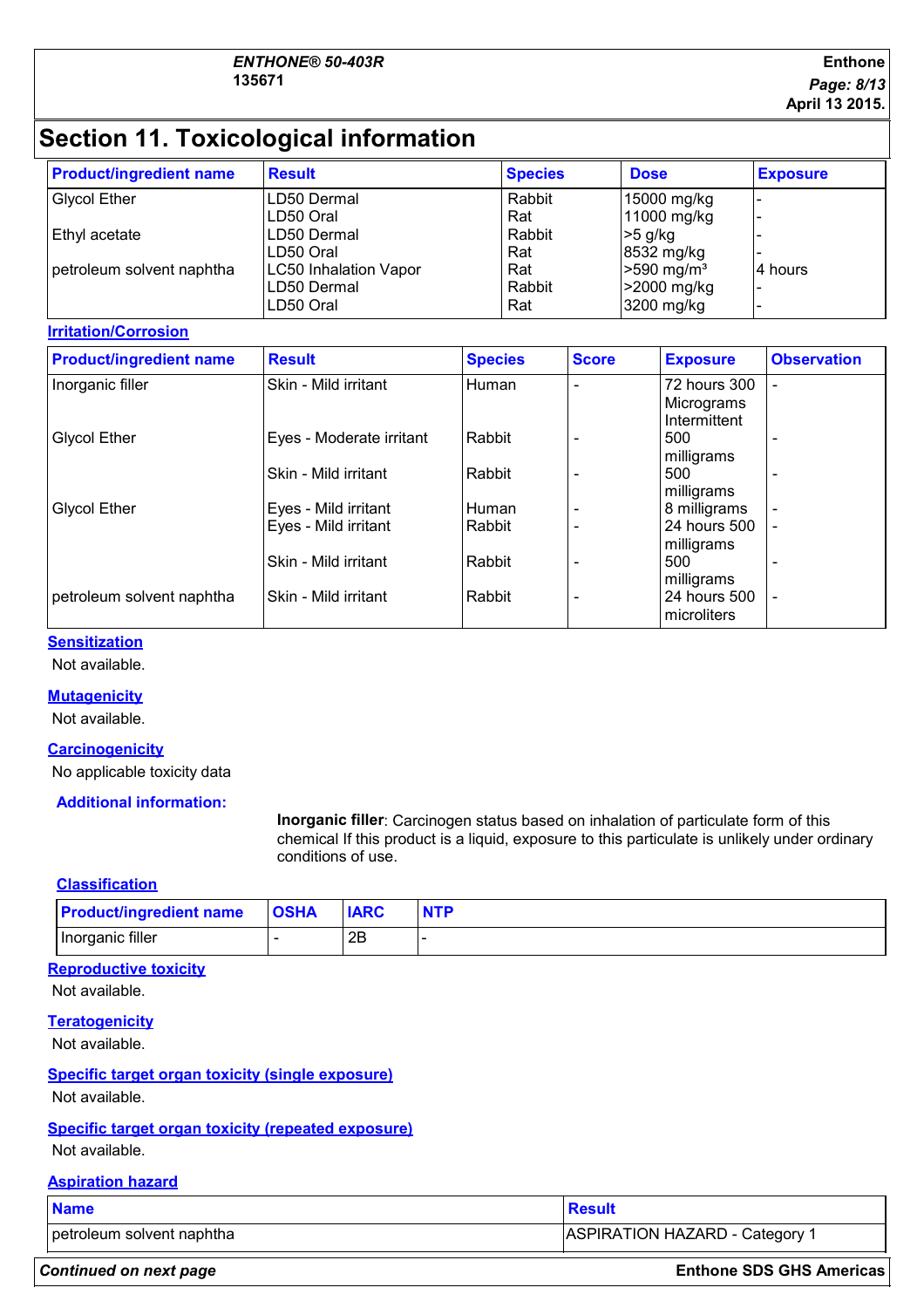# **Section 11. Toxicological information**

| <b>Information on the likely</b><br>routes of exposure | : Routes of entry anticipated: Oral, Dermal, Inhalation.                                   |  |  |  |  |
|--------------------------------------------------------|--------------------------------------------------------------------------------------------|--|--|--|--|
| <b>Potential acute health effects</b>                  |                                                                                            |  |  |  |  |
| <b>Eye contact</b>                                     | : Causes serious eye irritation.                                                           |  |  |  |  |
| <b>Inhalation</b>                                      | Toxic if inhaled.                                                                          |  |  |  |  |
| <b>Skin contact</b>                                    | : No known significant effects or critical hazards.                                        |  |  |  |  |
| <b>Ingestion</b>                                       | : No known significant effects or critical hazards.                                        |  |  |  |  |
|                                                        | Symptoms related to the physical, chemical and toxicological characteristics               |  |  |  |  |
| <b>Eye contact</b>                                     | : Adverse symptoms may include the following:<br>pain or irritation<br>watering<br>redness |  |  |  |  |
| <b>Inhalation</b>                                      | : No specific data.                                                                        |  |  |  |  |
| <b>Skin contact</b>                                    | : No specific data.                                                                        |  |  |  |  |
| <b>Ingestion</b>                                       | : No specific data.                                                                        |  |  |  |  |
| <b>Short term exposure</b>                             | Delayed and immediate effects and also chronic effects from short and long term exposure   |  |  |  |  |
| <b>Potential immediate</b><br>effects                  | : Not available.                                                                           |  |  |  |  |
| <b>Potential delayed effects</b>                       | : Not available.                                                                           |  |  |  |  |
| <b>Long term exposure</b>                              |                                                                                            |  |  |  |  |
| <b>Potential immediate</b><br>effects                  | : Not available.                                                                           |  |  |  |  |
| <b>Potential delayed effects</b>                       | : Not available.                                                                           |  |  |  |  |
| <b>Potential chronic health effects</b>                |                                                                                            |  |  |  |  |
| <b>General</b>                                         | : No known significant effects or critical hazards.                                        |  |  |  |  |
| <b>Carcinogenicity</b>                                 | Suspected of causing cancer. Risk of cancer depends on duration and level of<br>exposure.  |  |  |  |  |
| <b>Mutagenicity</b>                                    | : No known significant effects or critical hazards.                                        |  |  |  |  |
| <b>Teratogenicity</b>                                  | : No known significant effects or critical hazards.                                        |  |  |  |  |
| <b>Developmental effects</b>                           | : No known significant effects or critical hazards.                                        |  |  |  |  |
| <b>Fertility effects</b>                               | No known significant effects or critical hazards.                                          |  |  |  |  |

#### **Numerical measures of toxicity**

#### **Acute toxicity estimates**

| Route               | <b>ATE value</b> |
|---------------------|------------------|
| Oral                | 38392.5 mg/kg    |
| Inhalation (vapors) | 5.999 mg/l       |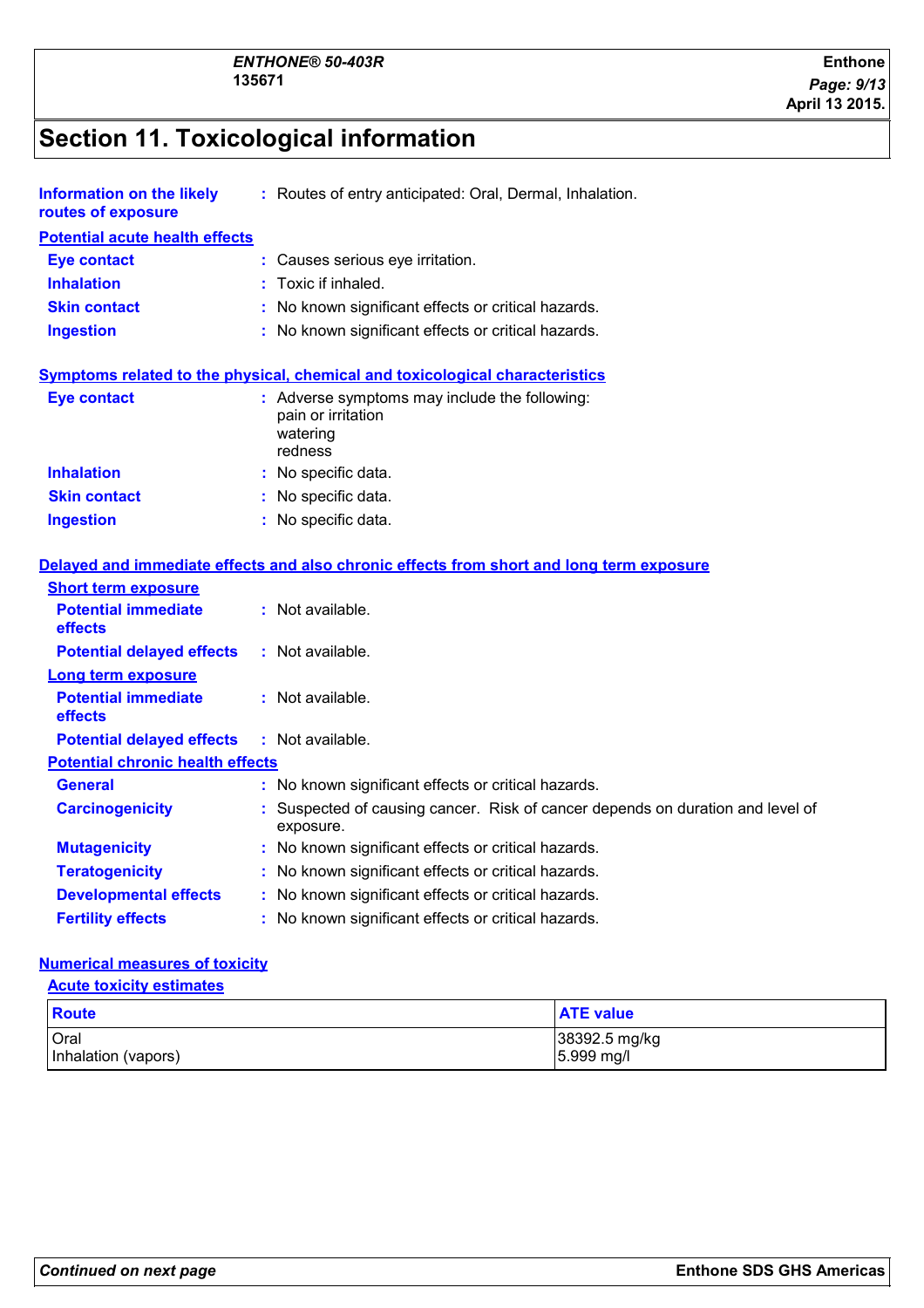# **Section 12. Ecological information**

#### **Toxicity**

| <b>Product/ingredient name</b> | <b>Result</b>                         | <b>Species</b>                                | <b>Exposure</b> |
|--------------------------------|---------------------------------------|-----------------------------------------------|-----------------|
| Inorganic filler               | Acute LC50 3 mg/l Fresh water         | Crustaceans - Ceriodaphnia<br>dubia - Neonate | 48 hours        |
|                                | Acute LC50 6.5 mg/l Fresh water       | Daphnia - Daphnia pulex -<br>Neonate          | 48 hours        |
|                                | Acute LC50 >1000000 µg/l Marine water | Fish - Fundulus heteroclitus                  | 96 hours        |
| <b>Glycol Ether</b>            | LC50 110 mg/l                         | Fish                                          | 96 hours        |
| barium sulfate                 | Acute EC50 634 mg/l Fresh water       | Crustaceans - Cypris subglobosa               | 48 hours        |
|                                | Acute EC50 32000 µg/l Fresh water     | Daphnia - Daphnia magna                       | 48 hours        |
| <b>Glycol Ether</b>            | EC50 >969 mg/l                        | Algae                                         | 96 hours        |
| Ethyl acetate                  | Acute EC50 500 mg/l                   | Daphnia                                       | 48 hours        |
|                                | Acute LC50 161 mg/l                   | Fish                                          | 96 hours        |

#### **Persistence and degradability**

Not available.

**Bioaccumulative potential**

| <b>Product/ingredient name</b> | $LogP_{ow}$  | <b>BCF</b>  | <b>Potential</b> |
|--------------------------------|--------------|-------------|------------------|
| Inorganic filler               |              | 352         | l low            |
| <b>Glycol Ether</b>            | 0.76         | 3.2         | low              |
| <b>Glycol Ether</b>            | 0.004        |             | low              |
| <b>Ethyl acetate</b>           | 1.2          |             | low              |
| petroleum solvent naphtha      | 2.8 to $6.5$ | 199 to 5780 | high             |

#### **Mobility in soil**

**:** Not available.

**Soil/water partition coefficient (KOC)**

**Other adverse effects** : No known significant effects or critical hazards.

### **Section 13. Disposal considerations**

| <b>Disposal methods</b> | : The generation of waste should be avoided or minimized wherever possible. Disposal<br>of this product, solutions and any by-products should at all times comply with the<br>requirements of environmental protection and waste disposal legislation and any<br>regional local authority requirements. Dispose of surplus and non-recyclable products<br>via a licensed waste disposal contractor. Waste should not be disposed of untreated to<br>the sewer unless fully compliant with the requirements of all authorities with jurisdiction.<br>Waste packaging should be recycled. Incineration or landfill should only be considered<br>when recycling is not feasible. This material and its container must be disposed of in a<br>safe way. Care should be taken when handling emptied containers that have not been<br>cleaned or rinsed out. Empty containers or liners may retain some product residues.<br>Vapor from product residues may create a highly flammable or explosive atmosphere<br>inside the container. Do not cut, weld or grind used containers unless they have been<br>cleaned thoroughly internally. Avoid dispersal of spilled material and runoff and contact |
|-------------------------|------------------------------------------------------------------------------------------------------------------------------------------------------------------------------------------------------------------------------------------------------------------------------------------------------------------------------------------------------------------------------------------------------------------------------------------------------------------------------------------------------------------------------------------------------------------------------------------------------------------------------------------------------------------------------------------------------------------------------------------------------------------------------------------------------------------------------------------------------------------------------------------------------------------------------------------------------------------------------------------------------------------------------------------------------------------------------------------------------------------------------------------------------------------------------------------------|
|                         | with soil, waterways, drains and sewers.                                                                                                                                                                                                                                                                                                                                                                                                                                                                                                                                                                                                                                                                                                                                                                                                                                                                                                                                                                                                                                                                                                                                                       |

### **Section 14. Transport information**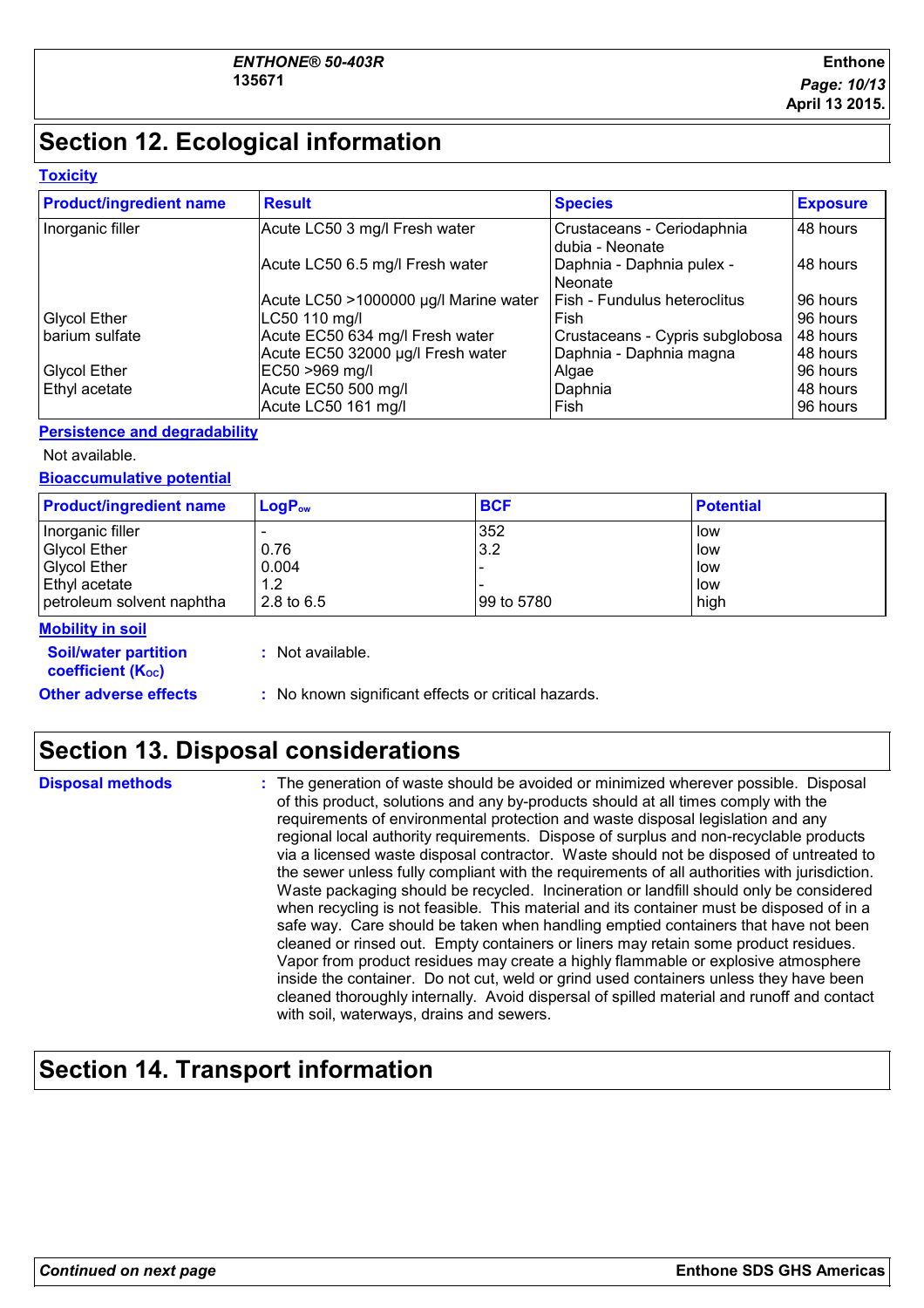### **Section 14. Transport information**

|                                      | <b>DOT</b><br><b>Classification</b> | <b>TDG</b><br><b>Classification</b> | <b>Mexico</b><br><b>Classification</b> | <b>UN</b>      | <b>IMDG</b>    | <b>IATA</b>    |
|--------------------------------------|-------------------------------------|-------------------------------------|----------------------------------------|----------------|----------------|----------------|
| <b>UN number</b>                     | Not regulated.                      | Not regulated.                      | Not regulated.                         | Not regulated. | Not regulated. | Not regulated. |
| <b>UN proper</b><br>shipping name    |                                     |                                     |                                        |                |                |                |
| <b>Transport</b><br>hazard class(es) |                                     |                                     |                                        |                |                |                |
| <b>Packing group</b>                 | $\overline{\phantom{a}}$            |                                     |                                        |                |                |                |
| <b>Environmental</b><br>hazards      | No.                                 | No.                                 | No.                                    | No.            | No.            | No.            |

#### **Special precautions for user Transport within user's premises:** always transport in closed containers that are **:** upright and secure. Ensure that persons transporting the product know what to do in the event of an accident or spillage.

### **Section 15. Regulatory information**

| <b>U.S. Federal regulations</b>             | : TSCA 5(a)2 proposed significant new use rule (SNUR): No products were found. |
|---------------------------------------------|--------------------------------------------------------------------------------|
|                                             | TSCA 5(a)2 final significant new use rule (SNUR): No products were found.      |
|                                             | TSCA 12(b) one-time export notification: No products were found.               |
|                                             | TSCA 12(b) annual export notification: No products were found.                 |
| <b>United States inventory</b><br>(TSCA 8b) | : All components are listed or exempted.                                       |
| <b>SARA 302/304</b>                         |                                                                                |

#### **Composition/information on ingredients**

No products were found.

#### **SARA 311/312**

#### **Classification :** Fire hazard

Immediate (acute) health hazard Delayed (chronic) health hazard

#### **SARA 313**

|                                           | <b>Product name</b>                 | <b>CAS number</b> | $\frac{9}{6}$         |
|-------------------------------------------|-------------------------------------|-------------------|-----------------------|
| <b>Form R - Reporting</b><br>requirements | Glycol Ether<br><b>Givcol Ether</b> |                   | $10 - 20$<br>$1 - 10$ |
| <b>Supplier notification</b>              | <b>Glycol Ether</b>                 |                   | $10 - 20$             |

SARA 313 notifications must not be detached from the SDS and any copying and redistribution of the SDS shall include copying and redistribution of the notice attached to copies of the SDS subsequently redistributed.

#### **California Prop. 65**

**WARNING:** This product contains a chemical known to the State of California to cause cancer.

**WARNING:** This product contains less than 1% of a chemical known to the State of California to cause birth defects or other reproductive harm.

#### **Canada**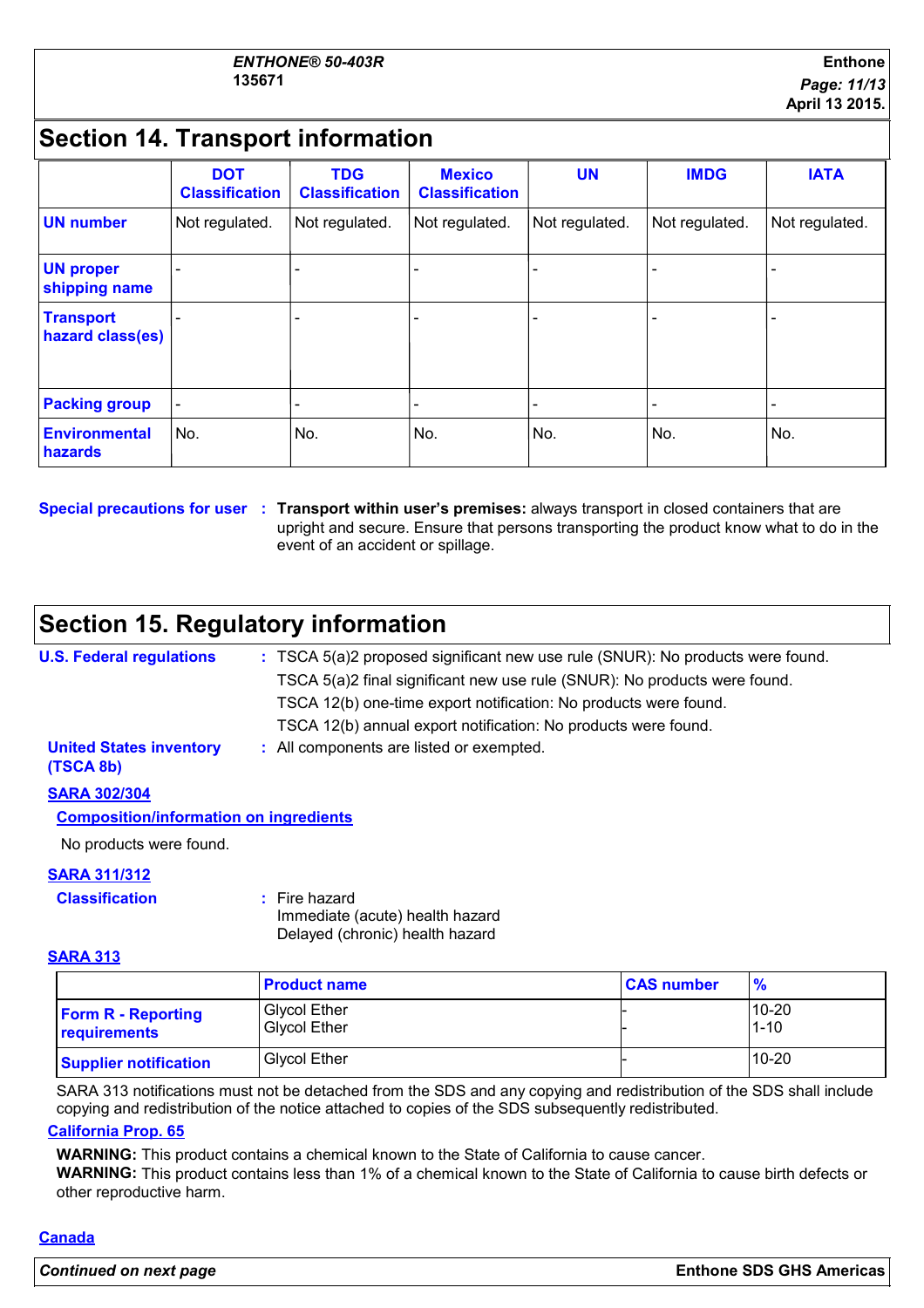| ENTHONE® 50-403R |  |
|------------------|--|
| 135671           |  |

### **Section 15. Regulatory information**

**WHMIS (Canada)** : Class B-3: Combustible liquid with a flash point between 37.8°C (100°F) and 93.3°C (200°F).

Class D-2A: Material causing other toxic effects (Very toxic).

- 
- **Canada :** At least one component is not listed in DSL but all such components are listed in NDSL.

### **International lists**

**National inventory**

### **Section 16. Other information**

**Hazardous Material Information System (U.S.A.)**



#### **Procedure used to derive the classification**

| <b>Classification</b>   | <b>Justification</b>   |
|-------------------------|------------------------|
| Flam. Liq. 4, H227      | IOn basis of test data |
| Acute Tox. 3, H331      | Calculation method     |
| Eye Irrit. 2A, H319     | Calculation method     |
| Carc. 2, H351           | l Calculation method   |
| Aquatic Acute 3, H402   | Calculation method     |
| Aquatic Chronic 3, H412 | Calculation method     |

#### **History**

| Date of issue/Date of<br>revision | : April 13 2015.                                                                                                                                                                                                                                                                                                                                                                                                                                                                                                                                                               |
|-----------------------------------|--------------------------------------------------------------------------------------------------------------------------------------------------------------------------------------------------------------------------------------------------------------------------------------------------------------------------------------------------------------------------------------------------------------------------------------------------------------------------------------------------------------------------------------------------------------------------------|
| Date of previous issue            | : No previous validation.                                                                                                                                                                                                                                                                                                                                                                                                                                                                                                                                                      |
| <b>Version</b>                    | $\therefore$ 1                                                                                                                                                                                                                                                                                                                                                                                                                                                                                                                                                                 |
| <b>Prepared by</b>                | : Regulatory Affairs Department<br><b>Enthone Inc.</b><br>350 Frontage Road<br>West Haven, CT 06516<br>Phone: (203) 934-8611<br>Fax: (203) 799-8179<br>enthonemsds@enthone.com<br>www.enthone.com                                                                                                                                                                                                                                                                                                                                                                              |
| <b>Key to abbreviations</b>       | $\therefore$ ATE = Acute Toxicity Estimate<br><b>BCF</b> = Bioconcentration Factor<br>GHS = Globally Harmonized System of Classification and Labelling of Chemicals<br>IATA = International Air Transport Association<br><b>IBC</b> = Intermediate Bulk Container<br>IMDG = International Maritime Dangerous Goods<br>LogPow = logarithm of the octanol/water partition coefficient<br>MARPOL 73/78 = International Convention for the Prevention of Pollution From Ships,<br>1973 as modified by the Protocol of 1978. ("Marpol" = marine pollution)<br>$UN = United Nations$ |
|                                   | $\blacksquare$ to discuss the connection of the first state of the connection of the control of the connection of the constant                                                                                                                                                                                                                                                                                                                                                                                                                                                 |

**Indicates information that has changed from previously issued version.**

**Notice to reader**